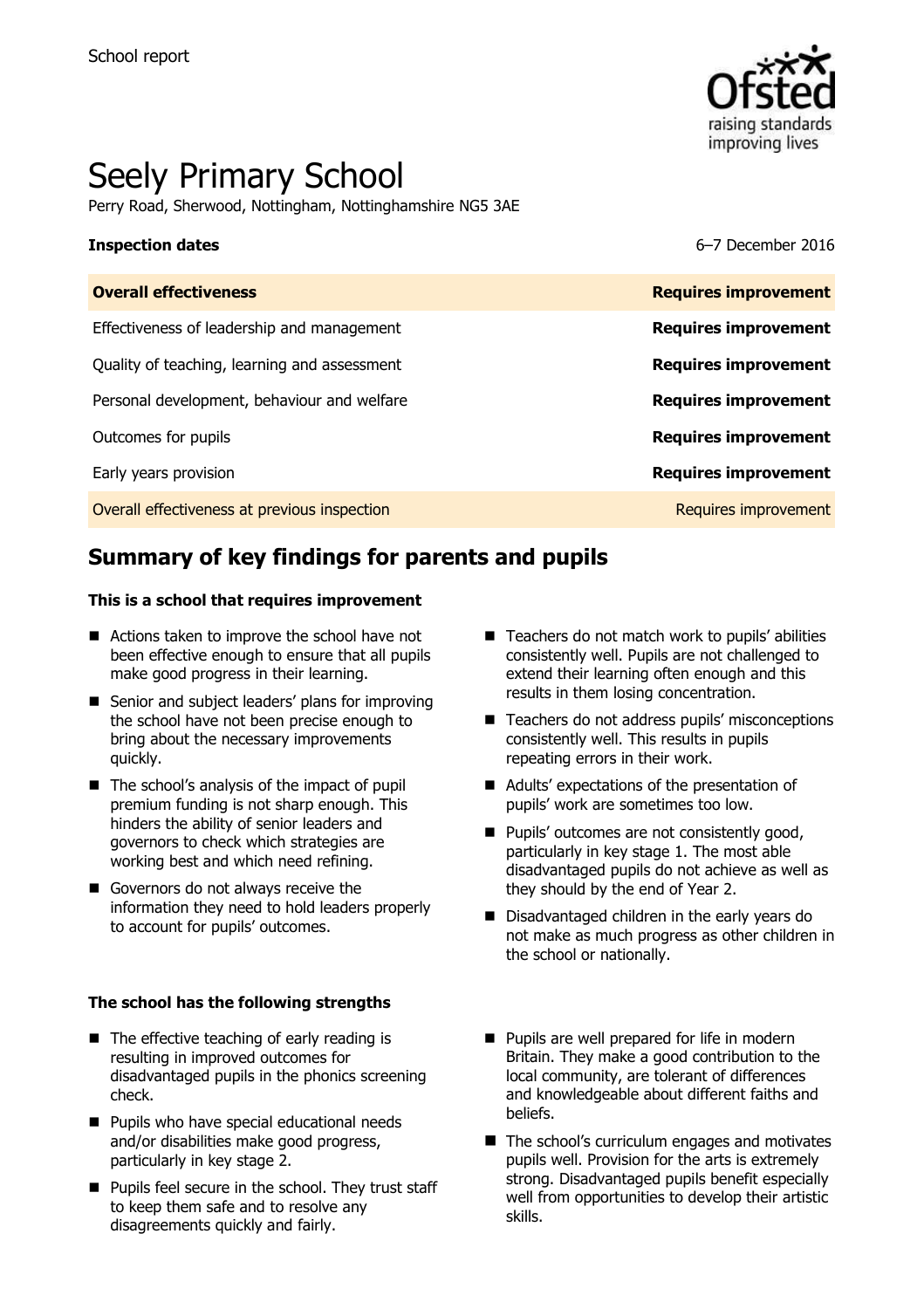

# **Full report**

### **What does the school need to do to improve further?**

- Improve the effectiveness of leadership and management by:
	- building on the improvements made by ensuring that all leaders demonstrate the necessary sense of urgency in improving the areas for which they are responsible
	- applying greater attention to detail to the school's improvement plans by ensuring that they include measureable targets, regular milestones and clear lines of accountability
	- ensuring that the school's improvement plans pay sufficient attention to the progress of pupils who need to catch up in their learning, particularly those from disadvantaged backgrounds
	- strengthening the procedures to check and evaluate the use and impact of the pupil premium in raising outcomes for disadvantaged pupils, particularly the most able pupils and the children in the early years
	- improving the quality of information that senior and subject leaders provide to governors about the pupils' achievements and the impact of the measures taken to improve the school.
- Improve the quality of teaching, learning and assessment, by ensuring that:
	- teachers tackle pupils' misconceptions effectively
	- pupils, and particularly the most able disadvantaged in key stage 1, are given work that is well matched to their needs so that all pupils behave consistently well in class and make the progress they need to
	- pupils understand how, precisely, they can improve their work
	- teachers and teaching assistants insist on high levels of presentation in pupils' work in all subjects and across all year groups.

An external review of the school's use of the pupil premium should be undertaken in order to assess how this aspect of leadership and management may be improved.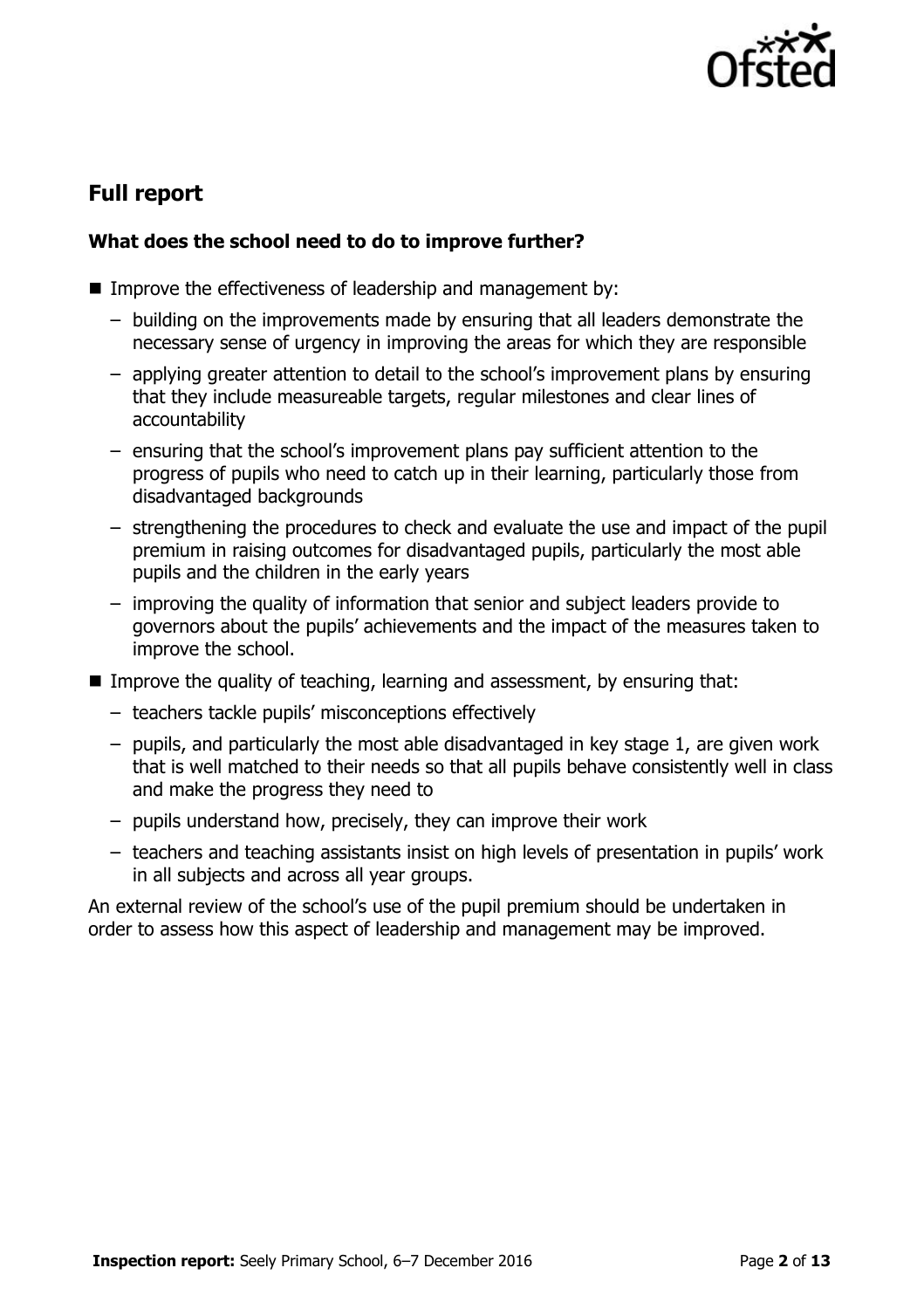## **Inspection judgements**

#### **Effectiveness of leadership and management Requires improvement**

- Leaders have not ensured that strategies to improve teaching have been consistently effective in securing good outcomes for all groups of pupils.
- While leaders monitor lessons and the work in pupils' books each term, this monitoring has not had sufficiently rapid impact in tackling inconsistencies in pupils' progress in lessons and over time.
- Leaders' plans for improvement lack consistently clear success criteria and the necessary milestones to enable regular enough checks on whether the actions taken are bringing about the improvements intended. This has hindered the pace of improvement.
- Leaders have not used the assessment of pupils' progress and attainment over time as effectively as they needed to. Consequently, they have not fully addressed the differences in the standards between the disadvantaged pupils at the school and those of other pupils nationally.
- Leaders ensure that disadvantaged pupils benefit well from the excellent enrichment opportunities that staff provide, particularly in the arts. However, until recently, they have not assessed the impact of this funding in raising the achievement of disadvantaged pupils, including the most able disadvantaged pupils.
- Leaders have not provided governors with enough information about key aspects of the school's performance. Often, leaders' reports focus on the actions taken but do not pay enough attention to the impact of those actions. This means that leaders and governors are not as clear about the school's performance as they should be.
- Leaders are increasingly effective in assessing pupils' progress and attainment, particularly in English and mathematics. Because of the recent introduction of a new assessment tracker, teachers are now responsible for updating assessment information with pupils' progress and attainment. This system has strengthened the school's performance management arrangements because leaders are now more able to hold teachers to account for pupils' achievements and to challenge teachers where pupils are falling behind.
- The school's curriculum engages and motivates pupils. It promotes healthy living and pupils' well-being and safety effectively. Leaders have fostered a culture of tolerance and respect in the school. For example, they have implemented an effective system of peer mediators and restorative justice, should pupils fall out. Pupils of different ages whom inspectors met told them how they supported the school's approach and that they are confident that adults will help them to solve any issues, should they occur.
- Leaders ensure that all pupils, and particularly disadvantaged pupils, are encouraged to develop their artistic skills to the full. Leaders ensure that staff enrich the curriculum with, for example, opportunities for pupils to learn Spanish and musical instruments and to perform music and drama to a range of audiences. Year 6 pupils who met with an inspector were rightly proud of their achievements in the arts and keen to point out their work, which was on display throughout the school.

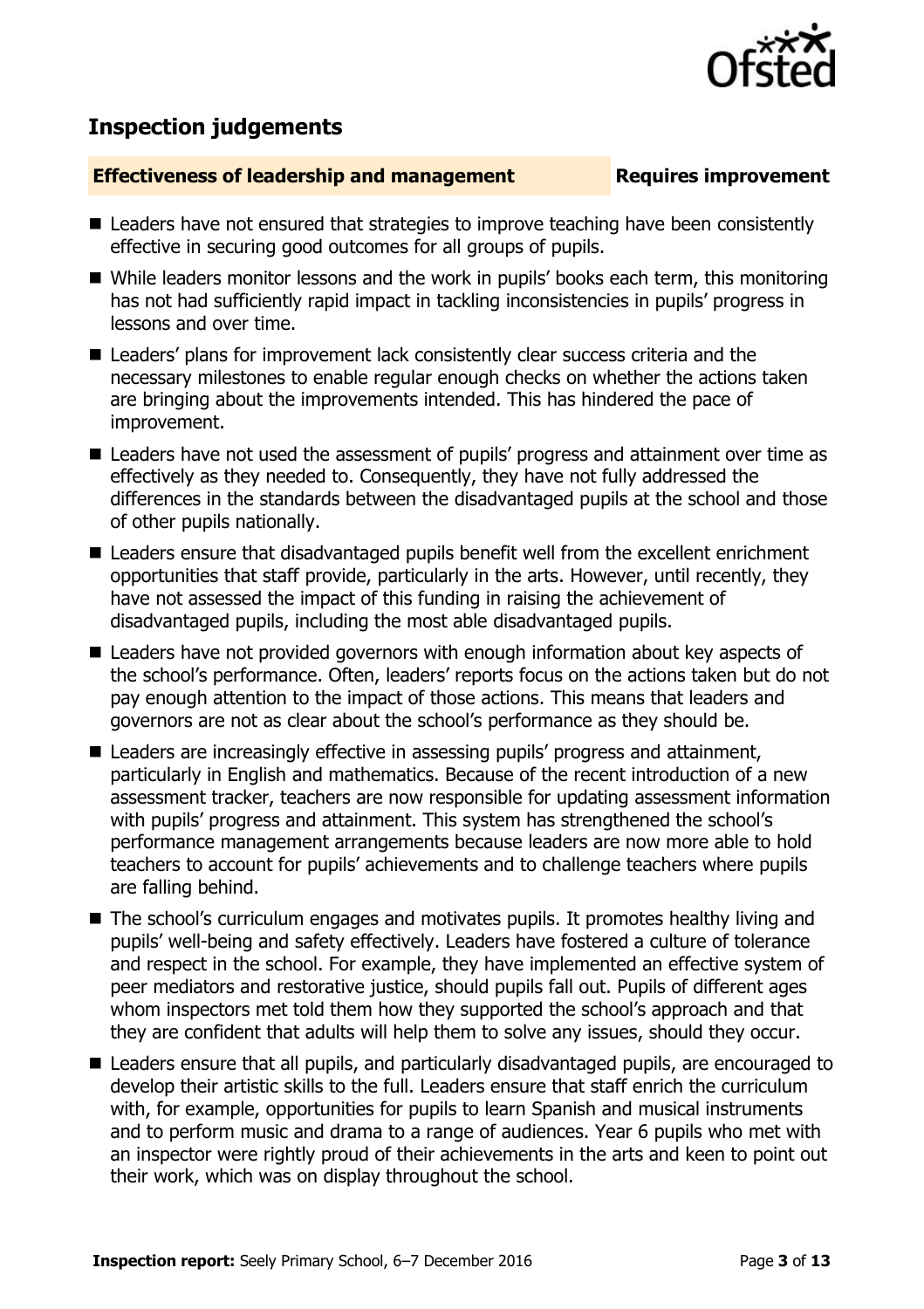

- Leaders have fostered strong links with the local community and this further enhances the school's very effective work to develop pupils' artistic skills and knowledge. Pupils regularly sing at a local care home, attend and display their work at local art exhibitions and are contributors to the annual Nottingham 'Light Night' event.
- Leaders promote strong links with parents. 'INSPIRE' days have been successful in promoting calculation methods in multiplication and division, as well the new phonics system that staff teach pupils in key stage 1. Parents told inspectors that they find these events helpful in providing information about what their children are learning at the school and how they can help them further.
- Leaders ensure that pupils' spiritual, moral, social and cultural development is good. The school promotes equality and fundamental British values effectively. Pupils recently enjoyed an USA-style 'presidential election' to help with their understanding of democracy. Leaders enhance pupils' knowledge of different religions and cultures by, for example, arranging visitors to assemblies to inform pupils about Sikhism, and for pupils to visit local places of worship.
- The funding received by the school to promote physical education (PE) and sport is used effectively. A specialist teacher has been into school to teach pupils and to train teaching staff. Around 100 pupils have benefited from two recent sports festivals and there are plans for increased inter-school competitions. Further plans are in place to improve the playground markings so that pupils can play more sport on site.
- Effective leadership of provision for pupils who have special educational needs and/or disabilities has ensured that these pupils achieve well, particularly in key stage 2. While the special needs coordinator is currently on maternity leave, temporary leaders have begun to review pupils' progress with parents. They have an increasingly clear picture of the next steps required to ensure that staff maintain the progress of pupils.
- Leaders work very effectively with external agencies, including behaviour support services, the child and adolescent mental health service and the local autism team. These outside agencies provide effective training for teaching assistants as well as teachers.
- Support from the local authority has not been as effective in securing rapid school improvement as it needs to be. Staff training, particularly in mathematics, has not had the impact intended because leaders and local authority officers have not checked pupils' work carefully enough to ensure that this training has made a difference to pupils' skills.

#### **Governance of the school**

Governors are ambitious for every pupil to succeed and for the school to improve. They have a good understanding of many aspects of the school. However, they are not as clear about the impact of leaders' actions to improve pupils' academic achievements as they are about the impact of the arts on enriching pupils' lives. This is because leaders do not provide enough information about the outcomes of particular groups, including disadvantaged pupils.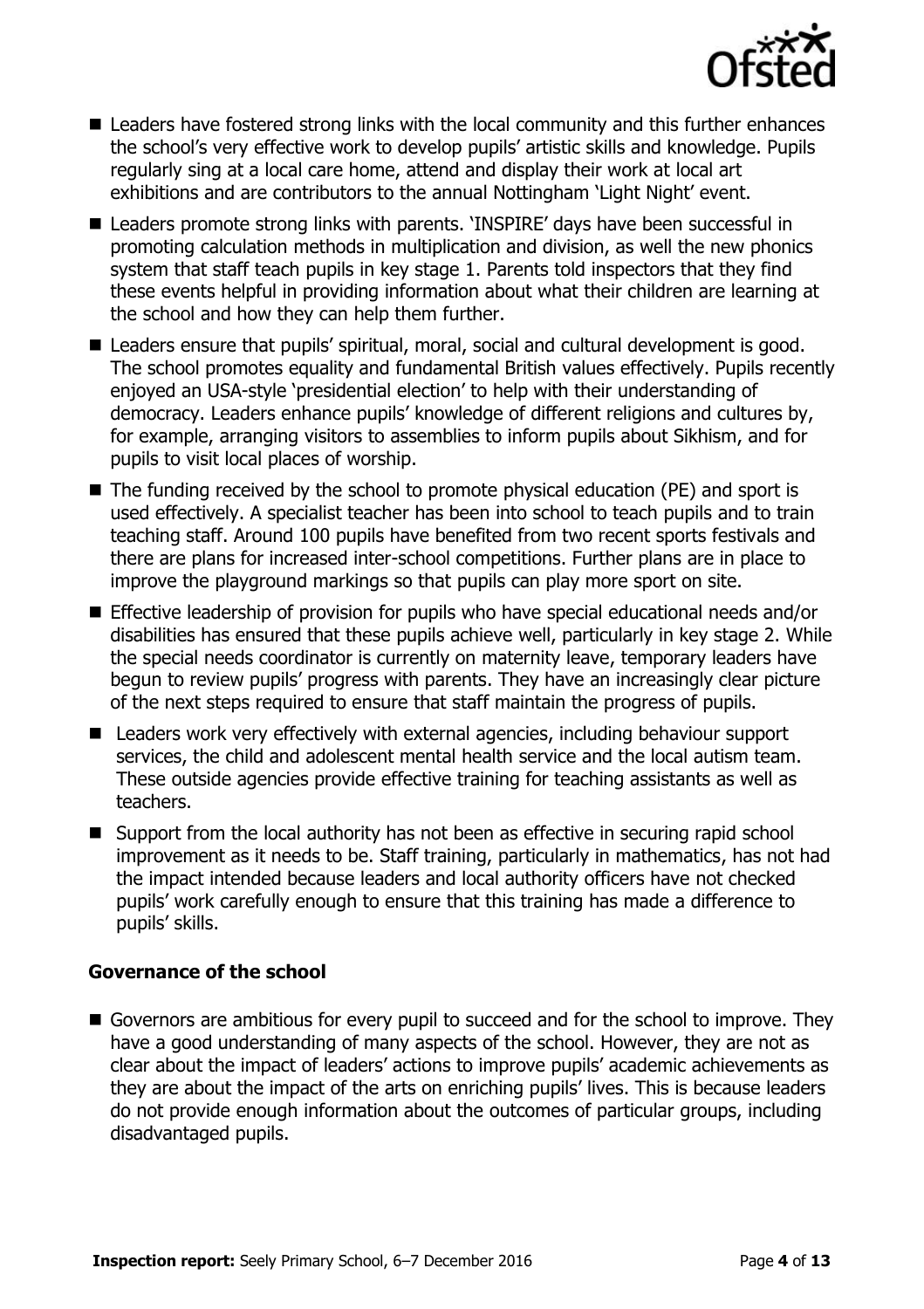

- Governors visit the school regularly and value these visits for the insight they provide into the workings of the school. Minutes of meetings of the governing body show that governors ask challenging questions of leaders, based on the information they receive. They are not complacent about the role they play in improving the school and have used a skills audit to identify and address gaps in their expertise.
- Governors have undertaken appropriate safeguarding training, including in areas such as extremism and in the need to recruit new staff safely. As a result, they have a good understanding of the risks to pupils and the need to ensure that staff protect pupils against harm.
- There are clear procedures in place for the appraisal of leaders and teachers. Governors are clear that they should only award pay increases, where applicable, when these are justified by improvements in staff performance.

### **Safeguarding**

- $\blacksquare$  The arrangements for safeguarding are effective.
- The school's arrangements for safeguarding pupils meet statutory requirements. The designated staff are knowledgeable and clear. Robust systems are in place to respond to any safeguarding concerns. Records are comprehensive and show that staff work with parents to help keep pupils safe, and take swift action should the need arise. The statutory checks on staff suitability for working with children are thorough, and safeguarding training for all staff is appropriate and regular. There is a strong safeguarding culture within the school.
- **Parents and pupils believe that the school is a safe place. Pupils described to inspectors** how the school prepares them for emergencies and keeps them safe through security measures, such as the securely locked doors. Pupils talk knowledgeably about how to stay safe when using the internet, ensuring that they keep personal details to themselves.
- **E** Leaders know the importance of analysing incidents regularly and closely so that they can quickly identify any trends and address issues briskly. They have recently replaced a previously complicated method of recording behaviour incidents with an effective and more efficient central system.

### **Quality of teaching, learning and assessment Figures improvement**

- Teachers do not consistently ensure that the work given to pupils is well matched to their abilities. Consequently, the most able pupils, in particular at key stage 1, do not make as much progress as they should.
- **Pupils are not always clear enough about what, precisely, they need to do to improve** their work. Consequently, teachers miss opportunities to deepen and embed pupils' knowledge and skills.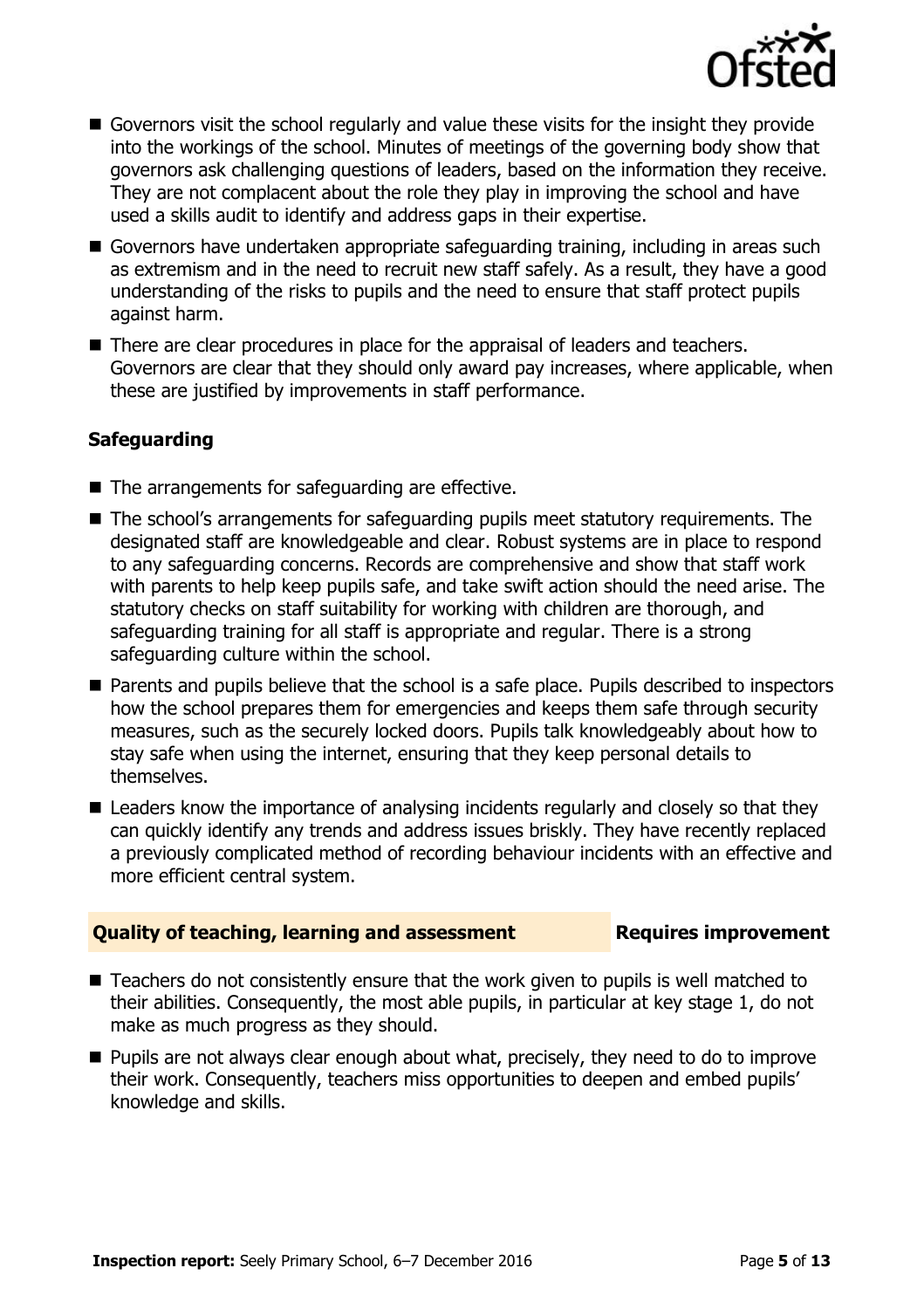

- Not all teachers have consistently high expectations of pupils' presentation of work. In some books, teachers accept untidy work and do not challenge basic errors. They do not consistently address, for example, the incorrect use of capital letters and inaccurate spellings of the names of the months, when pupils are recording the date on pieces of work. Where teachers tackle these errors, they do not follow up rigorously and, as a result, pupils often continue to make the same mistakes.
- Where teaching is strongest, pupils are appropriately challenged and teachers respond quickly to their developing learning needs. For example, in one mathematics lesson seen, the teacher recognised quickly that a group of pupils had grasped the concept of 'more than' and 'less than'. The teacher adapted the lesson to further stretch pupils' learning through the introduction of ordering decimals. This enabled pupils to develop and deepen their thinking.
- **Pupils of different ages use their phonic skills to good effect when trying to pronounce** unfamiliar words. The majority of pupils told inspectors that they enjoy reading and that they also read at home, and there is time set aside for reading during the school day. They could talk about their preferred authors with, for example, Roald Dahl being a particular favourite in Year 2.
- The majority of teaching assistants are used effectively across the school to boost the learning of all pupils. In one particularly strong example observed, the teaching assistant encouraged pupils to think of their own adjectives, to sound them out using their phonic knowledge, and then to write them down without adult help.
- In the majority of classes, pupils benefit from opportunities to use and apply their developing mathematical skills. For example, in a Year 5/6 class, the pupils worked together to calculate percentages and fractions. The teacher skilfully encouraged the pupils to use a range of strategies to solve the problems. Pupils clearly enjoyed this challenge, behaving well and developing a greater understanding during the lesson.
- Teachers plan regular opportunities for pupils of all ages to write at length. For example, during a Year 2 lesson, an inspector observed the pupils writing letters to Santa. In their writing, the pupils built upon their existing knowledge by adding noun phrases and adjectives to their work. The pupils were motivated to complete this task and, as a result, improved their skills effectively.
- There are positive relationships between all adults and pupils in the school.
- Classrooms are calm and orderly, and an appropriate environment for learning. The colourful displays around the corridors and in classrooms are a strength, with staff ensuring that they promote a wide range of curriculum areas.

#### **Personal development, behaviour and welfare Fig. 2. Requires improvement**

#### **Personal development and welfare**

- The school's work to promote pupils' personal development and welfare is good.
- The school's effective work to promote pupil's personal development and welfare starts as soon as pupils enter the school. Pupils are taught to value and respect the views and opinions of others. This is evident in the harmonious atmosphere that exists around the school.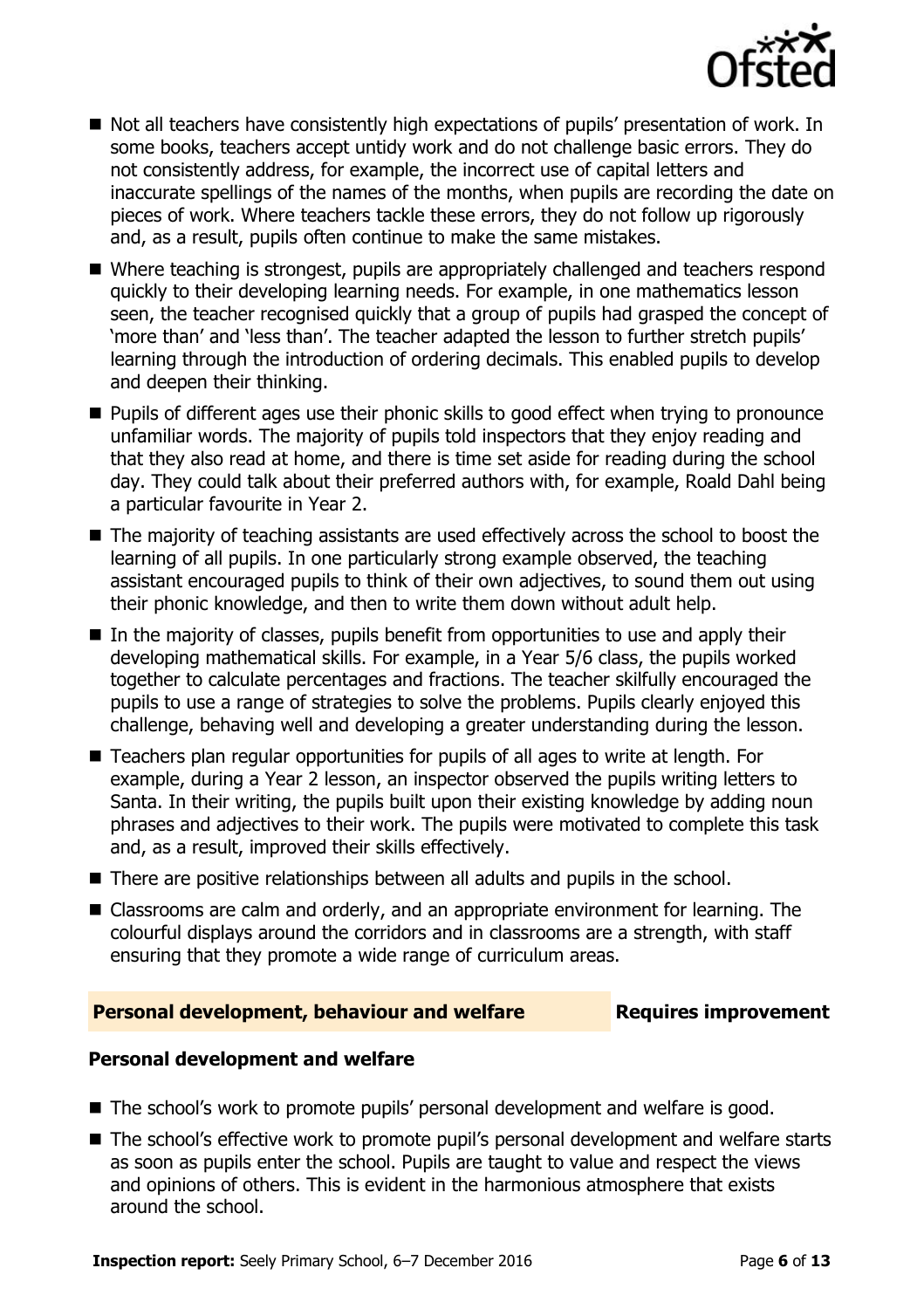

- **Pupils throughout the school look smart in their school uniforms and take obvious pride** in wearing it. They are polite and courteous to adults, for example waiting in doorways to allow others to pass. Pupils use their good manners when talking to adults, including those who are visitors to the school.
- $\blacksquare$  The pupils that inspectors spoke with feel that school is a safe place. Pupils speak confidently regarding keeping themselves safe online as well as having a good understanding of the different forms of bullying.

### **Behaviour**

- The behaviour of pupils requires improvement.
- While pupils mostly behave appropriately, this is not consistent. When teachers do not give them activities that are matched appropriately to their needs, pupils lose concentration and then engage in off-task behaviour.
- Standards of lunchtime behaviour are higher in key stage 1 than key stage 2. The dining hall for the younger children is calm and orderly with pupils eating their lunch quietly. Older pupils are noisier in their dining hall, with a very small minority shouting and not putting their trays away.
- **Pupils value the well-established systems to deal with fall-outs and disagreements.** They believe that the school's system of restorative justice and peer mediation works well. Pupils can explain the systems clearly and understand how they operate. Pupils also say that they have faith in staff to quickly step in and resolve any more serious incidents, although these occur rarely.
- Racist and bullying incidents are extremely rare. The pupils are tolerant of one another and readily accept that others may come from different backgrounds, lifestyles or have different religious views to their own.
- **Pupils' attendance, having previously been too low, is improving. Initiatives such as a** free breakfast club and a tougher approach to challenging parents for pupils' absences are having an impact. The attendance officer has strong systems in place to help monitor patterns of absence and to build relationships with those families whose children do not attend regularly enough. Attendance rates are currently on track to match at least the national average by the end of the year.

### **Outcomes for pupils Requires improvement**

- Published results show that, in 2014 and 2015, pupils, including disadvantaged pupils, made progress in reading, writing and mathematics that was in line with that of other pupils nationally. However, recent outcomes have fallen. In 2016, pupils in key stage 2 made significantly less progress compared with other pupils nationally, in reading and writing.
- The school's current internal assessment information and work in books show that progress in reading, writing and mathematics is inconsistent across the school.
- Some pupils, particularly the most able disadvantaged, in key stage 1 do not achieve as well as they should in reading, writing and mathematics.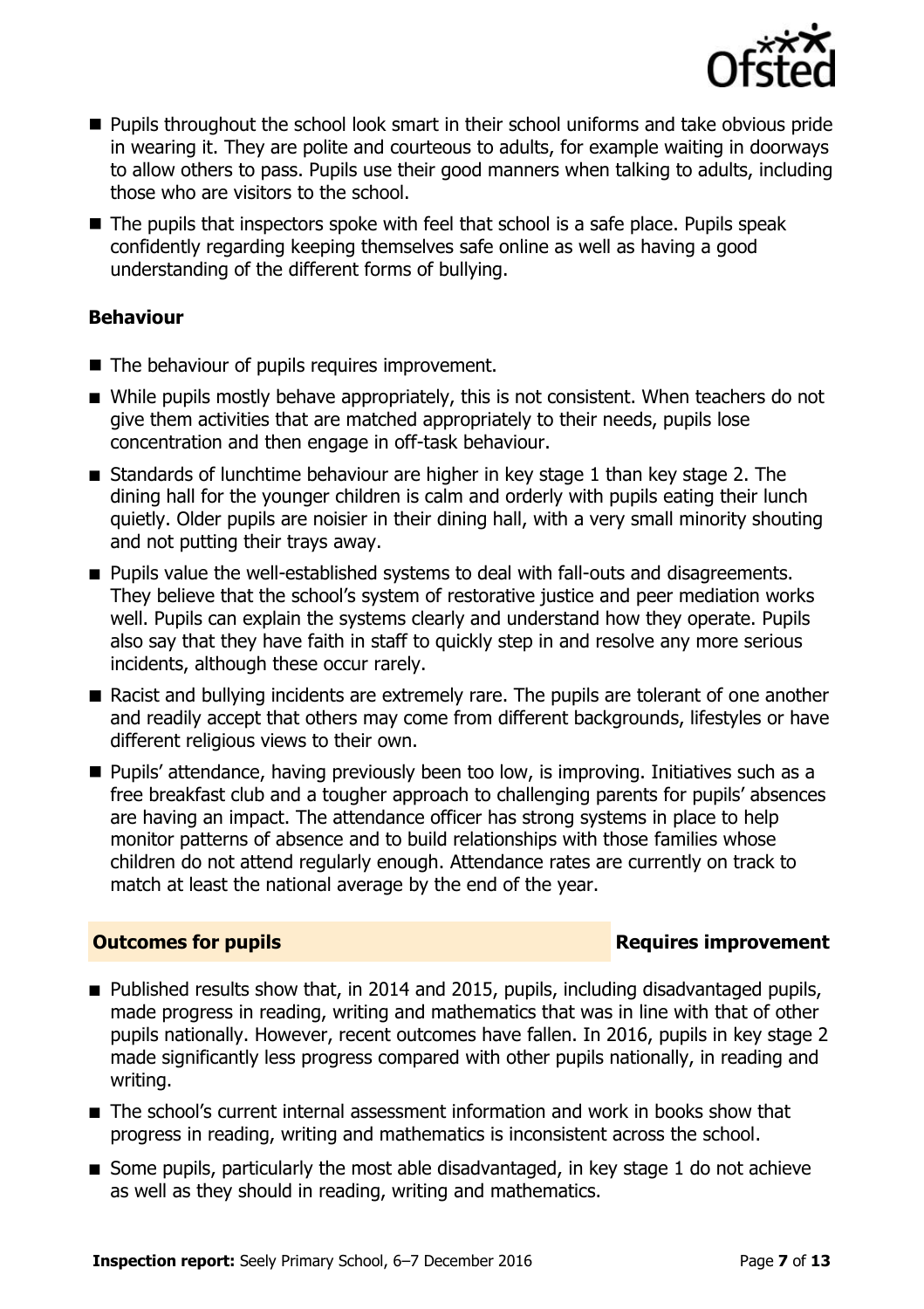

- Outcomes in the Year 1 national phonics screening check have risen over the last three years. The performance of disadvantaged pupils showed a particularly strong improvement in 2016. Overall, however, the proportion of pupils passing remains below the national average.
- Current school information shows that the majority of Year 1 pupils are on track to achieve the expected standard for pupils of their age in reading.
- Pupils who have special educational needs and/or disabilities, a high proportion of whom are also disadvantaged pupils, make good progress from their starting points.
- **Pupils for whom English is an additional language make strong progress, especially in** writing and mathematics.

### **Early years provision Requires improvement**

- The early years provision requires improvement because leaders do not use the pupil premium funding consistently well to accelerate the development of disadvantaged children. Leaders are not as effective as they should be in ensuring that disadvantaged children receive the additional support and guidance to which they are entitled. Consequently, this group of children do not make the rapid progress they need to in order to catch up with non-disadvantaged children, nationally, from their low starting points.
- Children benefit from indoor and outdoor provision that staff have improved since the last inspection. Teachers and teaching assistants' practice is improving over time because of carefully planned and well-targeted training opportunities.
- Adults plan tasks that are matched well overall to the interests and abilities of the children, and this helps them to make progress during lessons. Adults use skilful questioning techniques to extend children's learning and understanding. During a lesson that an inspector observed, children were engrossed in a task because there was a range of activities that engaged and stimulated them. They were all busy trying to answer the week's question, which was, 'How can we find out about autumn?'.
- Relationships between adults and children are very positive and this enables children to settle into learning quickly. The transition into the early years is well organised and structured. Children are therefore ready to start learning when they arrive. Parents are very positive about the start their children make in the early years and appreciate the good communication links they have with the school.
- Teachers and teaching assistants carry out regular and appropriate assessments on the children. Children's learning journey documents show that adults regularly undertake a wide variety of assessment tasks. These ensure that teachers can plan effectively for the next steps in children's learning. Parents are also involved in informing staff when their child has made progress at home, so that teachers can adjust their planning accordingly. Leaders provide suitable challenge for the most able children.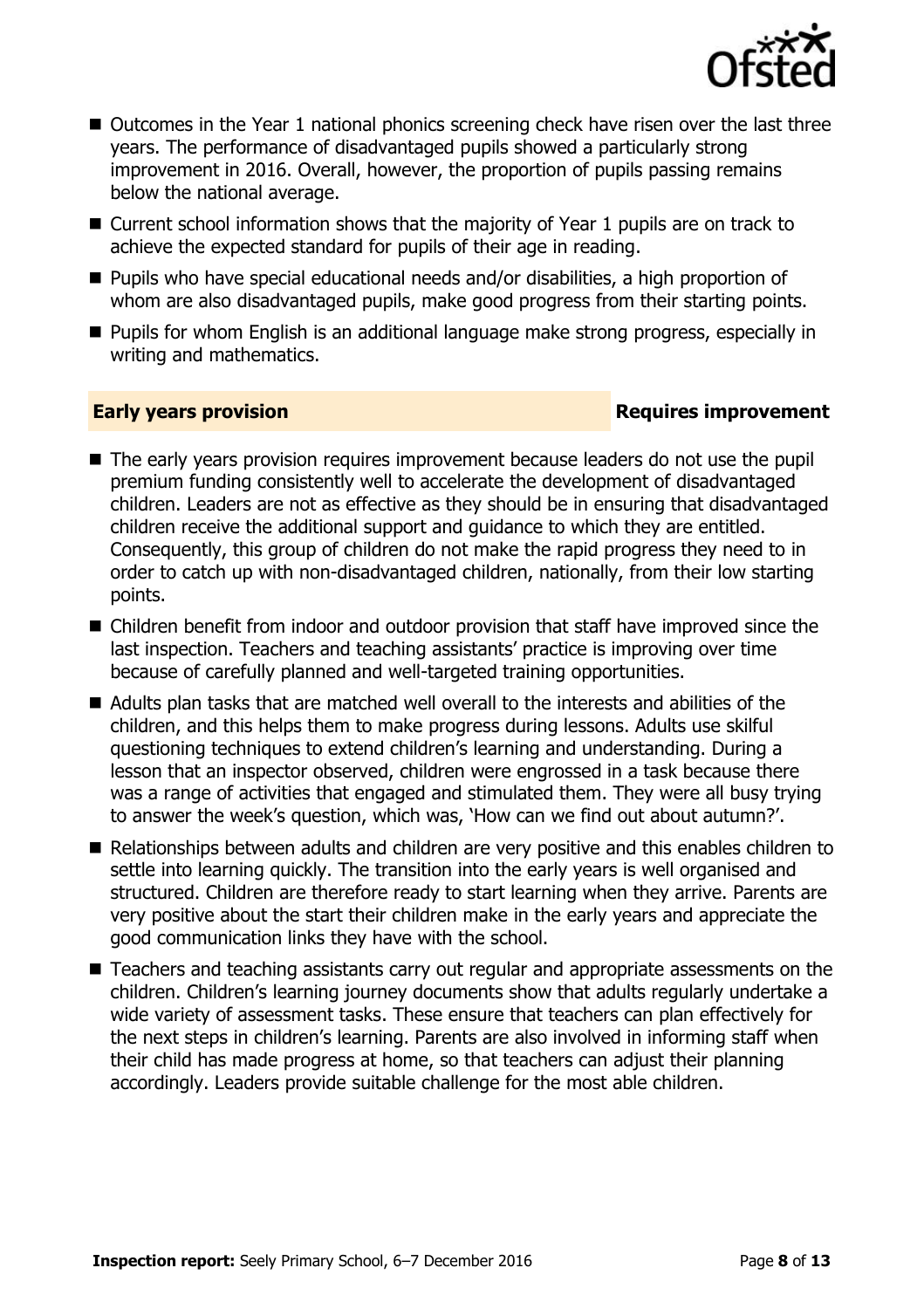

- From their low starting points, the majority of children make good progress and are well prepared for the next stage of their education. Although the proportion of children who achieve a good level of development is currently below that seen nationally, this figure is increasing. Children make particularly good progress in writing. For example, those children who are able to demonstrate early mark making in September are able to form letters and write simple sentences by December.
- Safeguarding in the early years is effective. All statutory requirements are met.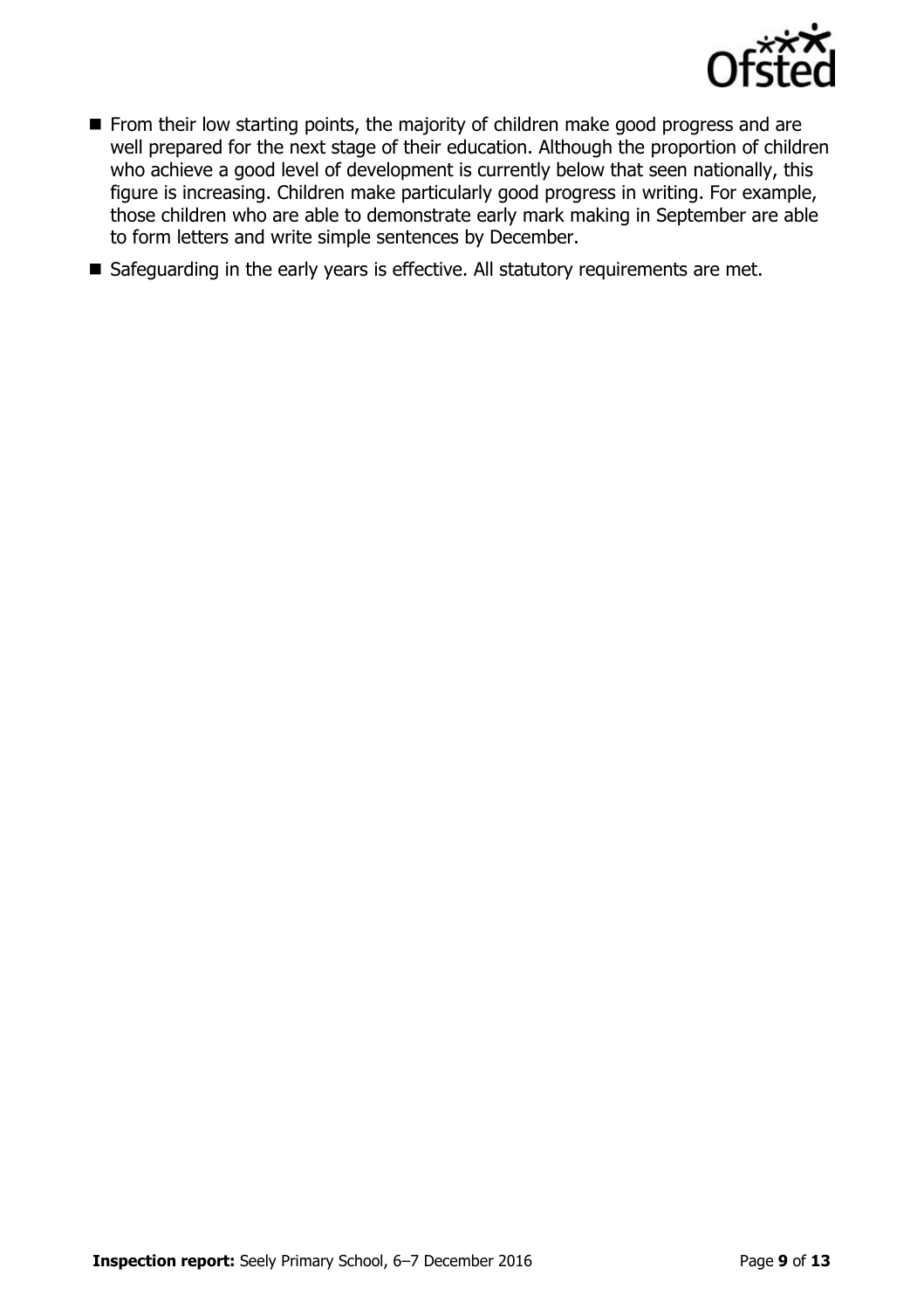

# **School details**

| Unique reference number | 139430     |
|-------------------------|------------|
| Local authority         | Nottingham |
| Inspection number       | 10019578   |

This inspection of the school was carried out under section 5 of the Education Act 2005.

| Type of school                      | Primary                        |
|-------------------------------------|--------------------------------|
| School category                     | Community                      |
| Age range of pupils                 | 3 to 11                        |
| Gender of pupils                    | Mixed                          |
| Number of pupils on the school roll | 525                            |
| Appropriate authority               | The governing body             |
| Chair                               | Orlando Hampton                |
| Co-headteachers                     | Jacqui Newton and Sally Pearce |
| Telephone number                    | 0115 9153780                   |
| Website                             | www.seely.nottingham.sch.uk    |
| <b>Email address</b>                | admin@seely.nottingham.sch.uk  |
| Date of previous inspection         | 26-27 November 2014            |

### **Information about this school**

- The school meets requirements on the publication of specified information on its website.
- The school opened in September 2013. It was formed from the amalgamation of two previous schools, Seely Infant and Nursery School and Seely Junior School, both of which closed.
- The school is twice the size of the average-sized primary school.
- The proportion of pupils eligible for the pupil premium funding (additional funding from the government for children known to be eligible for free school meals or who are looked after by the local authority) is well above average.
- The proportion of pupils from ethnic minority groups is well above average.
- The proportion of pupils who speak English as an additional language is above average. The pupils come from a wide variety of backgrounds.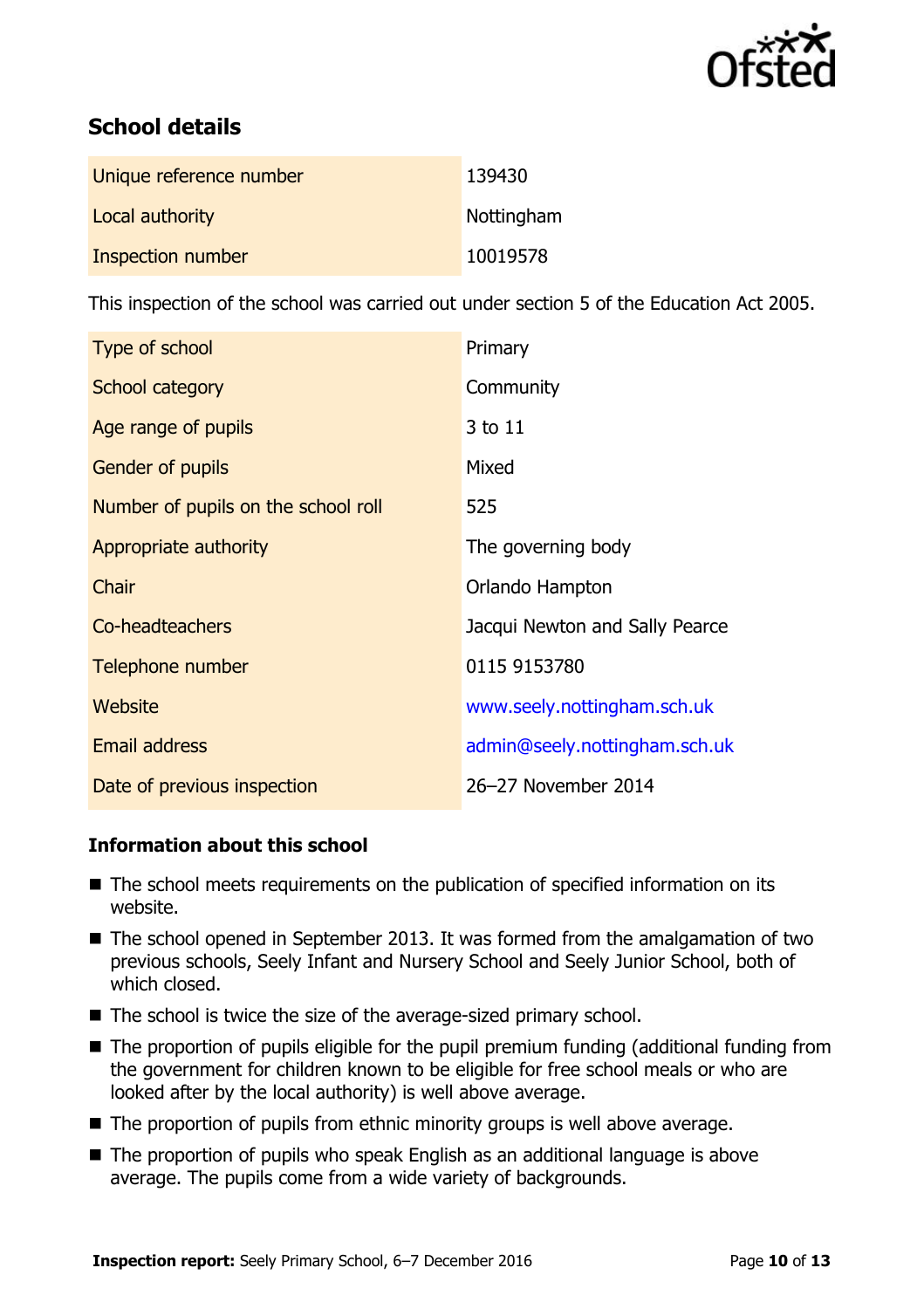

- The early years provision is part time in the Nursery and full time in the Reception classes.
- The school meets the government's floor standards, which set the minimum requirements for pupils' attainment and progress in reading, writing and mathematics by the end of Year 6.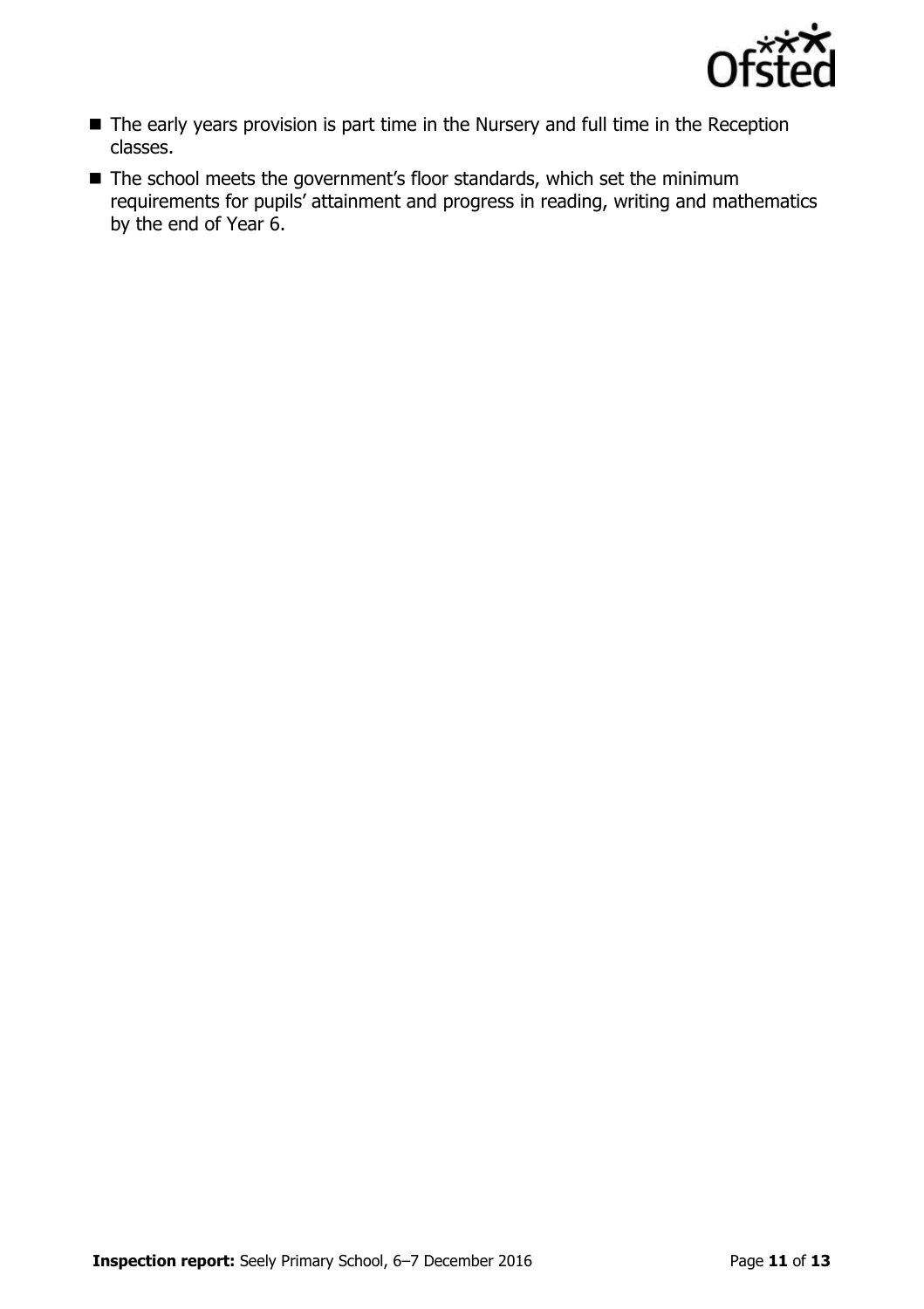

# **Information about this inspection**

- Inspectors observed lessons in all year groups and examined a wide variety of pupils' books from a range of subjects. These activities were sometimes accompanied by senior leaders.
- **Inspectors held a range of meetings with the co-headteachers, deputy headteachers,** subject- and other leaders, governors, and a representative from the local authority. They held meetings with groups of pupils and spoke to pupils in lessons and around the school and listened to them read.
- Inspectors scrutinised a range of documents, including the minutes of meetings of the governing body, current assessment information provided by the school, the school development plan, plans written by the subject leaders for English and mathematics, and records relating to safeguarding.
- Inspectors talked to parents before school started, examined the results of 80 Parent View questionnaires and took into account a recent parent survey carried out by the school.

### **Inspection team**

| Peter Stonier, lead inspector | Her Majesty's Inspector |
|-------------------------------|-------------------------|
| <b>Stephen McMullan</b>       | Her Majesty's Inspector |
| <b>Heidi Malliff</b>          | Ofsted Inspector        |
| Janis Warren                  | Ofsted Inspector        |